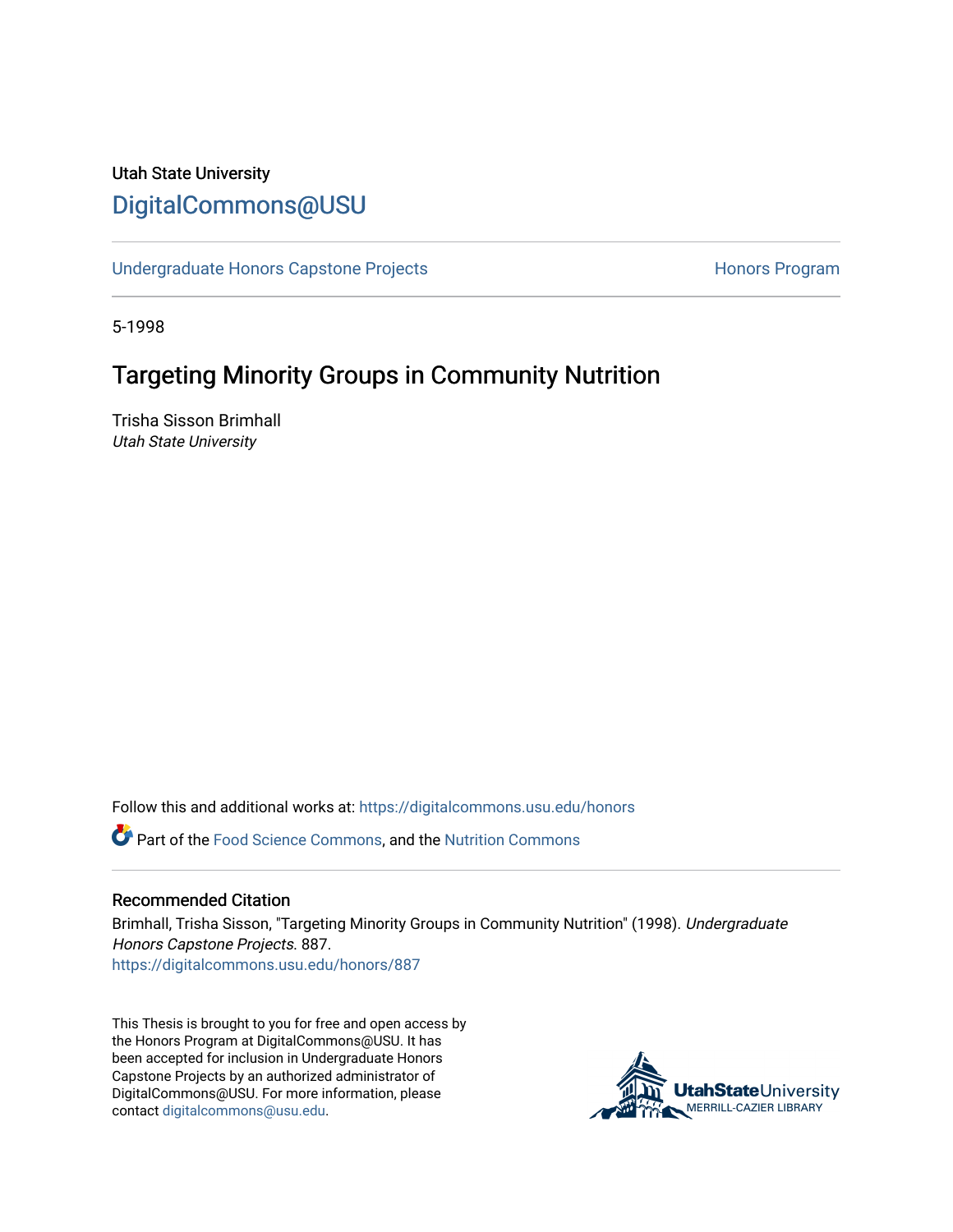# TARGETING MINORITY GROUPS IN COMMUNITY **NUTRITION**

by

### Trisha Sisson Brimhall

### Thesis submitted in partial fulfillment of the requirements for the degree

of

### DEPARTMENT HONORS

Ill

**Dietetics** 

Approved:

Thesis/Project Advisor

Department Honors Advisor

Director of Honors Program

UTAH STATE UNIVERSITY Logan, UT

1998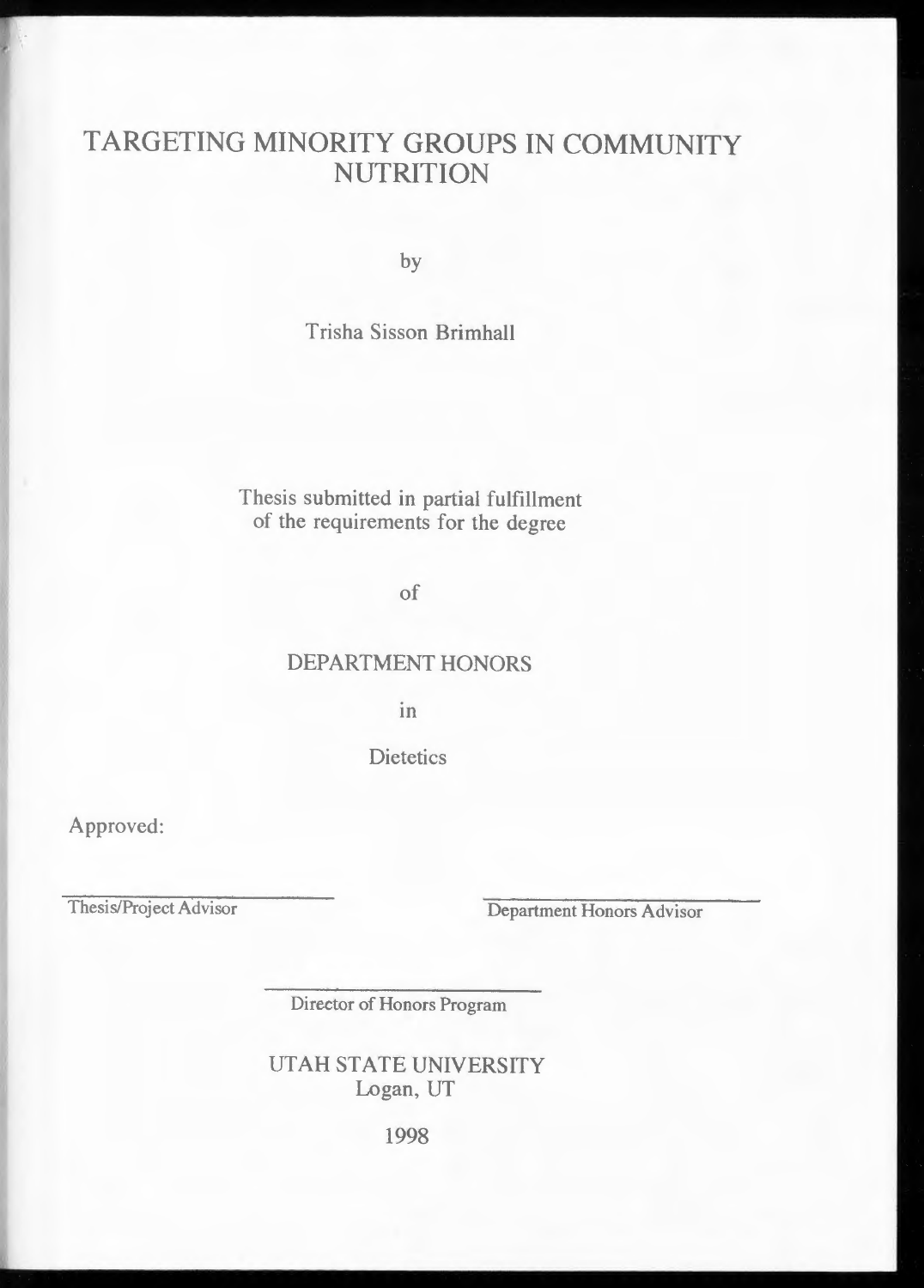### **Targeting Minority Groups in Community Nutrition**

Trisha Brimhall

#### **INTRODUCTION**

A community nutritionist takes on the immense task of "improving the nutrition, and ... health of individuals and groups within communities" (1 ). These objectives are generally met by private sector sponsors such as health care facilities, work-site wellness programs and food banks. If the arena of public health is included, then the dietitian's scope is enlarged to include federally-funded agencies designed to improve public health and disease prevention (1). Skills required of these community dietitians not only include clinical knowledge and assessment skills, but marketing, education, and research competencies. The challenges of community nutrition range from counseling an individual on a gluten-free diet to investigating the dietary patterns of an ethnically-diverse population. The variety of having to shift from the specific scope of an individual's needs to the epidemiologic patterns within the state or country not only is one of the most difficult aspects of this career, but the most charming trait as well.

The U.S. Census Bureau reported that in 1990, minorities comprised 27% of the nation's population. One third of this minority population was of Hispanic origin and comprised 8.8% of the total U.S. population (2). They now form the second-largest and fastest growing minority group in the United States. Although African-Americans currently compose the largest minority group, the Hispanic segment is growing at such an accelerated rate that by the 21st century this group will have surpassed the African-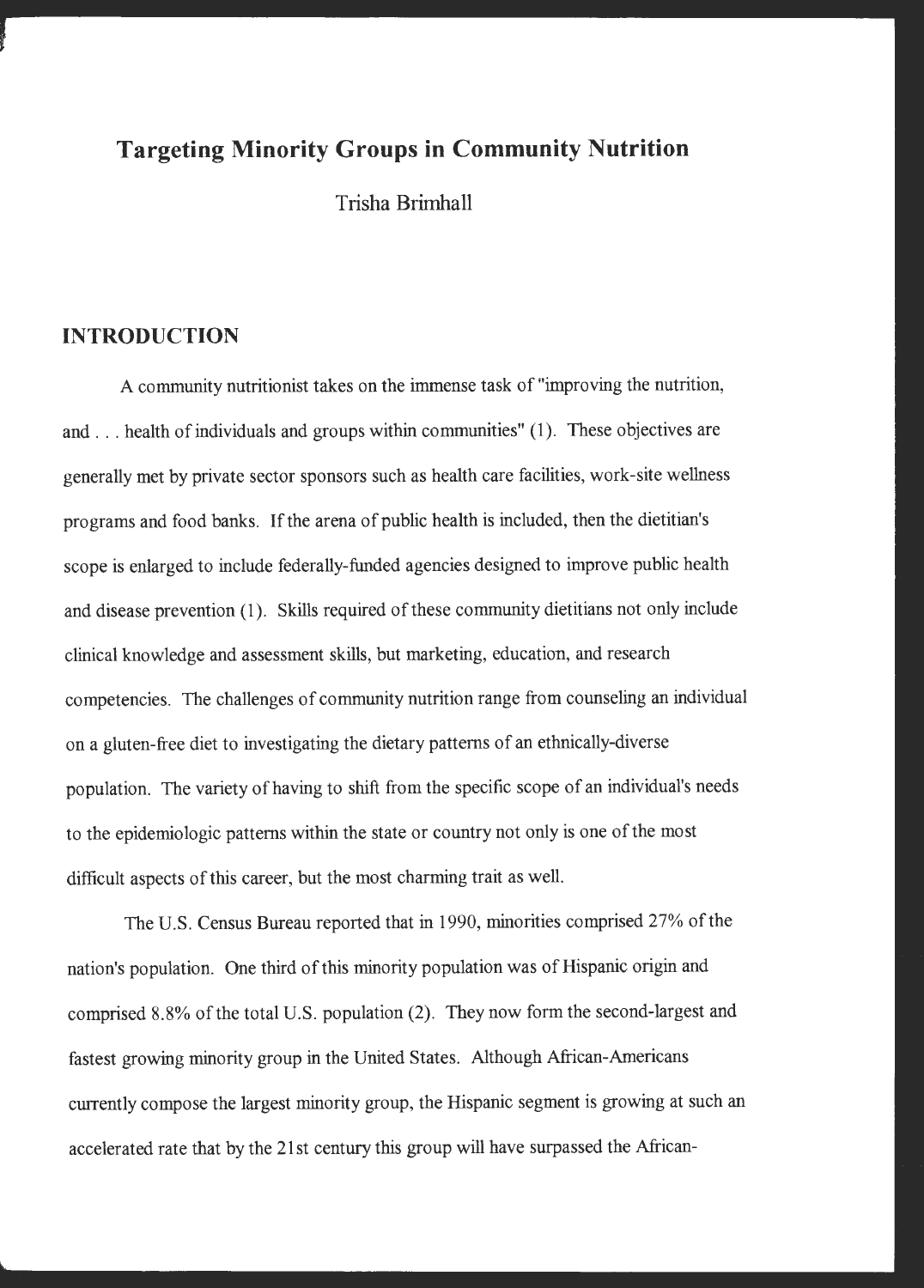American population in size (3). By the year 2025, it is projected that the Hispanic population will double in California and be substantially larger in all areas of the country (2). Ramifications of such population shifts are bound to be felt in every business and professional sector. The field of nutrition is no exception. Community nutritionists throughout the country must keep abreast of minority projections such as these, and act accordingly to better serve all community residents.

In order to achieve the goal of health promotion and disease prevention through community nutrition, dietitians must be able to define the nutrition-related problem specific to their community and then conduct a needs assessment (1). These steps will be outlined with specific application to targeting the Hispanic population using the case study of the Cache Valley Community Health Clinic as an example.

### **DEFINING THE PROBLEM**

Similar to the action of a catalyst in a chemical reaction, some type of stimulus must instigate the nutrition evaluation process in a community setting (1). The importance of this stimulus lies not in its specific identity but in its mere existence. Whether the catalyst be published research results, feedback from individuals, or first-hand observation of a need or problem, the effect is the same: it motivates action. The first step to be taken in this action is a formal definition of the problem. In Logan, Utah, the coordinated dietetics program director became aware of the existence of a non-profit, volunteeroperated community health clinic that was not yet providing any type of nutrition education to its clientele.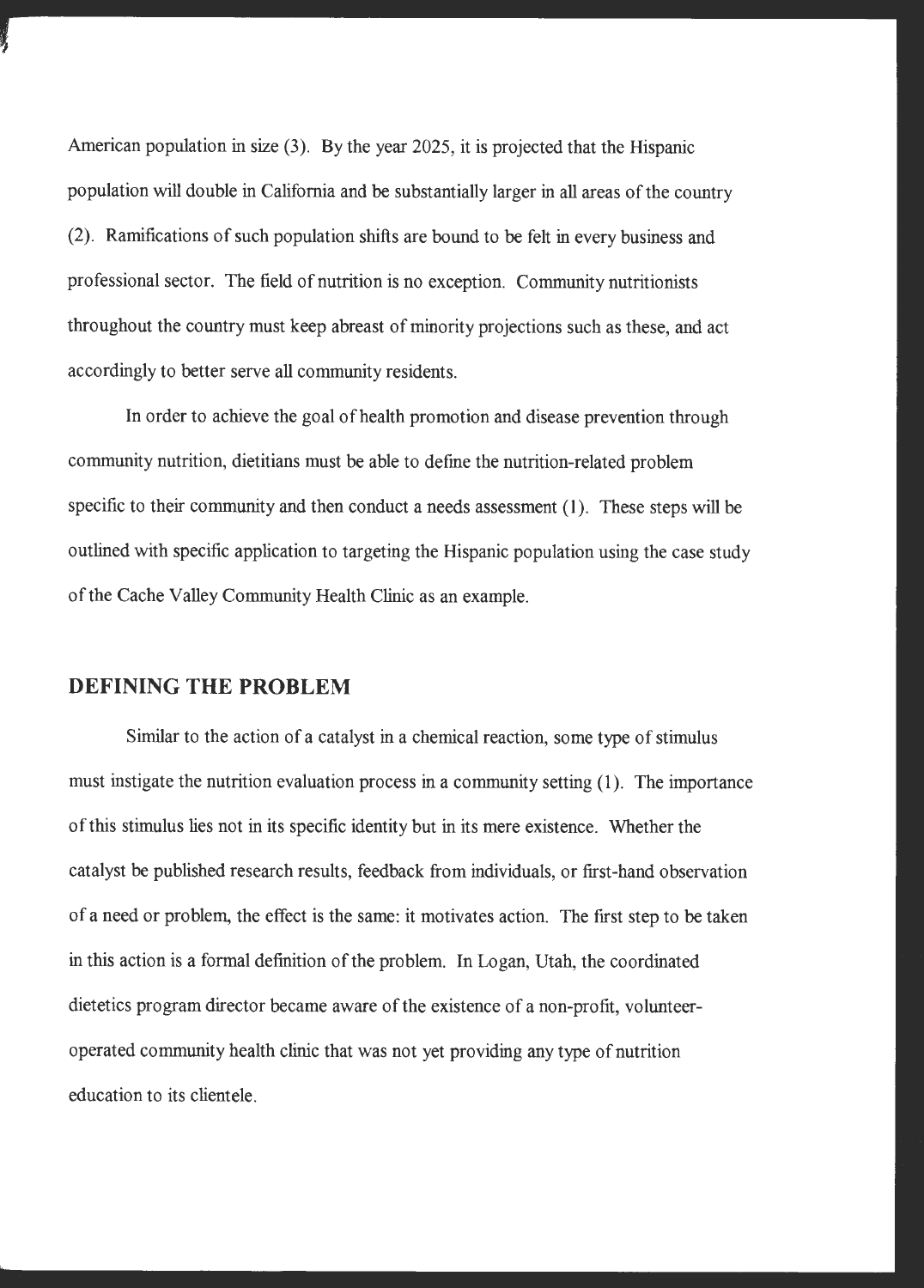Through further research, it became apparent that the participants of this clinic must be uninsured to qualify. Many of the clients belong to the low-income portion of the population with Hispanic individuals making up the majority. Because certain high-risk nutrition states such as obesity and hunger are more prevalent in Hispanics when compared to non-Hispanics (4,5), access to nutrition education would be greatly needed in this group. Although the WIC program continues to be remarkably effective in providing nutrition intervention and education to low-income women and children through age five (6), there is a lack of nutrition-based programs for the men, older children, adolescents and elderly in this category. In most cases, this clinic was the sole source of health care for these individuals. Subsequently they had little or no access to a source of reliable nutrition information. Thus, the problem was identified as a lack of access to nutrition information specifically for clients of this community health clinic.

### **COMMUNITY NEEDS ASSESSMENT**

Identifying the relevant characteristics of community can be accomplished by defining the following: 1) purpose and goals of the assessment, 2) sources of information, 3) the community, and 4) the target group within the community (1).

#### **Purpose and Goals**

The purpose of the needs assessment was to increase the amount of nutrition information available to the public and subsequently improve the health of the community. Goals included: 1) greater access to reliable nutrition information for at-risk groups, 2) provision of nutrition education to CVCHC participants, and 3) improve the health of the target population through preventive nutrition measures.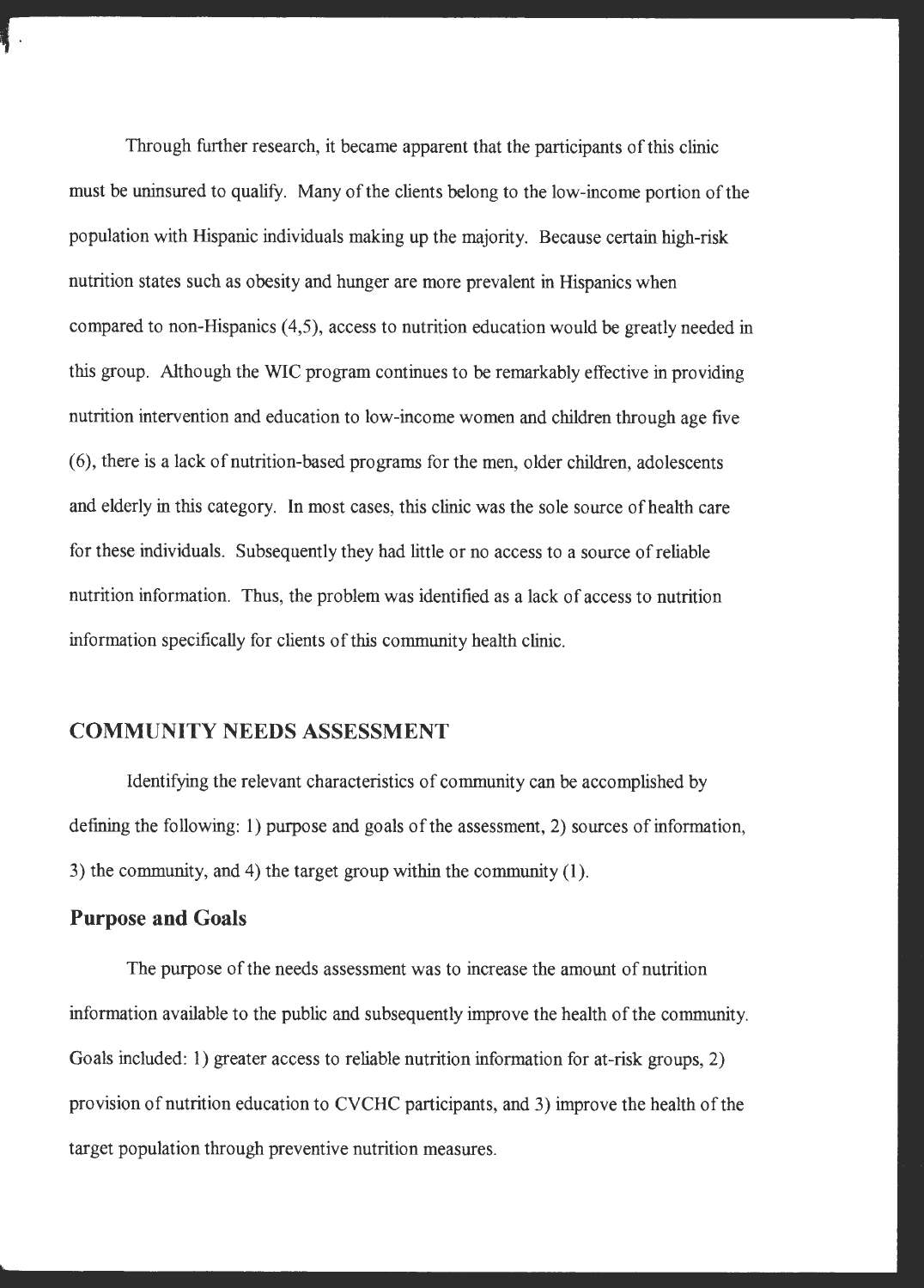#### **Informational Resources**

Gathering data from a variety of sources will enable the dietitian to effectively conduct a community assessment. Sources such as websites for Centers of Disease Control and U.S. Census not only contain valuable information, but also provide links to other relevant sources. Local home pages for the area may list some helpful information, however, the Chamber of Commerce and the office of Workforce Services can provide much more detailed information.

#### **The Community**

A community can be defined by geographical area such as a county, or common characteristics such as school-age children, or Hispanic immigrants. In this case, the Cache Valley Community Health Clinic (CVCHC) helped define the community through its established regulation of serving only Cache Valley residents. Relevant characteristics of the community should be researched to better understand the background and context of the potential nutrition intervention recipients.

General demographics for Cache Valley revealed that in 1994, 8% of the population belonged to a minority group, with a further breakdown of 3.6% Hispanic, 2.9% Asian and Pacific Islander, 0.8% American Indian, and 0.3% Black (7). As of 1990, the elderly population was slightly lower at 10% than the U.S. average of 13%, while those under 18 years Cache Valley made up 36% of the population whereas the U.S. average was 26% (7). Also, the average household size for this community was 3.29 persons in comparison to the nation's average of 2.63 persons per household (7). A greater percentage of individuals over 25 had completed high school and attended 4 or more years of college when compared to the U.S. average (7). Although the poverty rate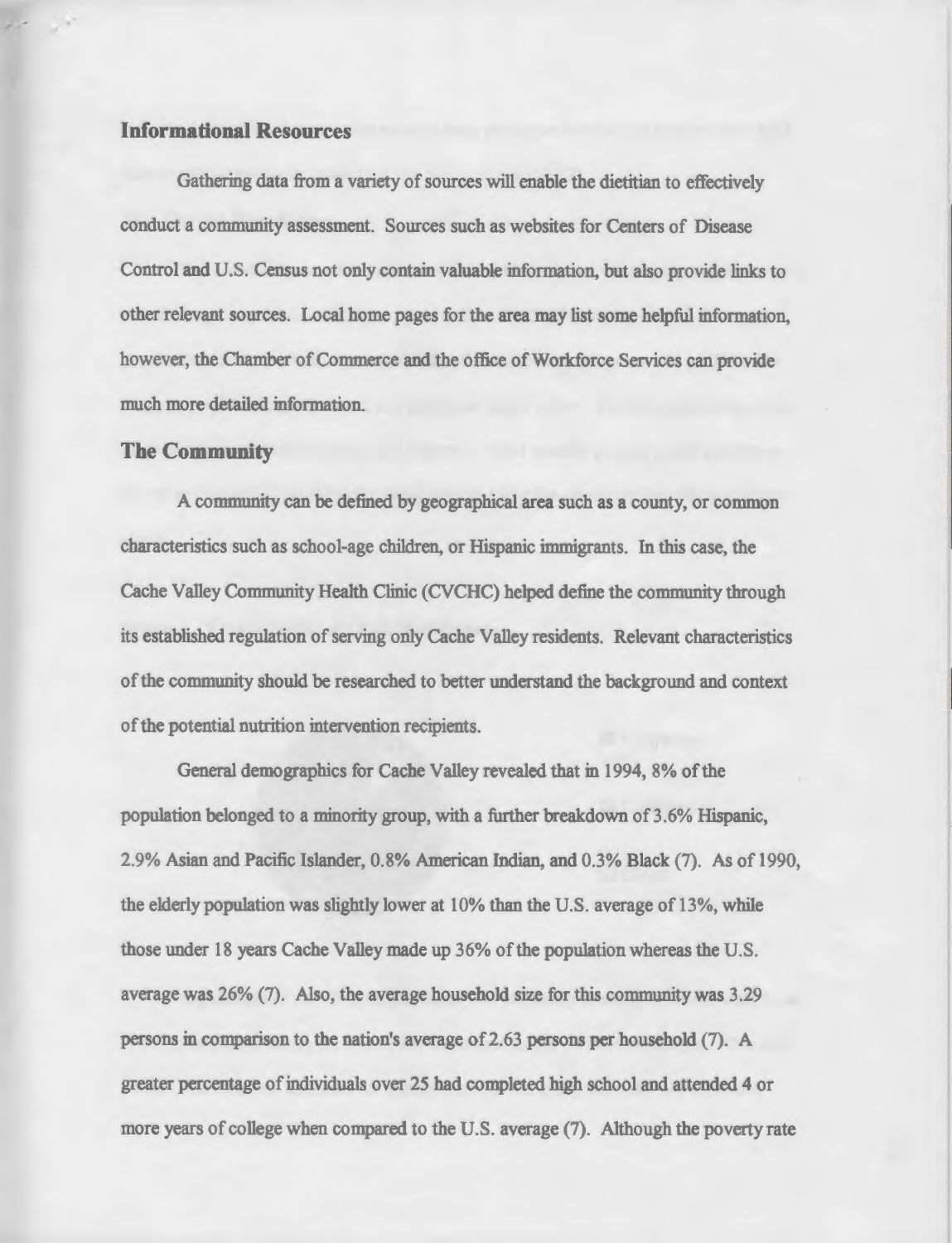in Cache Valley was similar to the national rate, per capita income and median household income was substantially lower than the nation as a whole (7).

### **The Target Population**

This community-specific information should be used to narrow your objectives to a specific target population. The participants of the CVCHC were selected as the target population, due to the lack of nutrition education offered to this group. In addition, the Hispanic population was selected as a particular target subset. For information regarding the ethnicity of clinic participants, see Figure 1. Risks specific to your target population should be researched, enabling the nutritionist to tailor the education for relevancy to the group.

#### **Figure 1. Ethnic Profile of Clinic Participants**





Other

Regulations of the CVCHC mandated that university students were excluded from clinic participation due to the availability of student health services on campus. This nonstudent characteristic increases the nutrition risk of the group since the rate of certain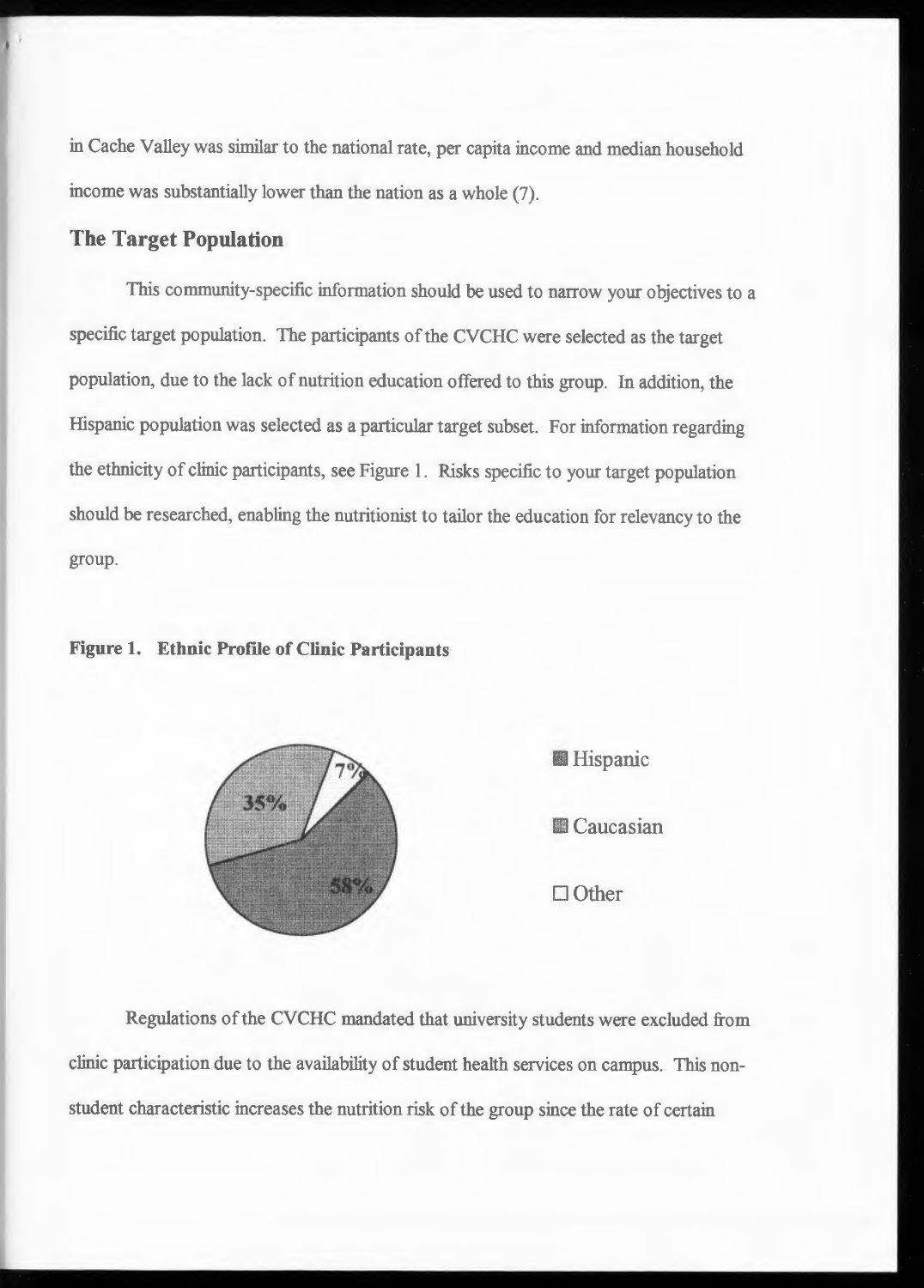nutrition-related chronic illness is higher in non-students compared to those having received a college education (8). Individuals that did not attend college have also been found to show less response to health promotion messages (8) which provides an extra challenge for the dietitian. This correlation between higher education and healthier diets may be further explained by the fact that lower education levels indicate decreased financial resources and limited food-related skill such as cooking and shopping (9). For individuals with low incomes, nutrition or a healthy diet may not be a high priority due to other more pressing concerns (9).

For the Hispanic subset of this target population, many of the aforementioned risks are intensified. Hispanics are the second poorest minority in the U.S. and thus have less resources available for nutrition products and services (3). Of all minority groups, Hispanics have the least access to health care and are the least insured (3). Information from the 1993 Arizona Women's Health Survey (10) found that 32% of Hispanic women couldn't afford medical services compared to 13% of non-Hispanic women, and rates of uninsurance in Hispanics were double that of non-Hispanics (10). Ironically, this population has the greatest needs for such services since they are at greater risk for health problems than the general population (3). Risks related to low income and low education are of more concern in this minority since level of education achieved and income rates are lower than the general population (2).

Another defining characteristic of the target group arises from the clinic regulation of serving *only* uninsured persons. While the majority of participants do not have insurance, there are those which are either waiting to be eligible for insurance, or choose not to accept the insurance plan offered (see Figure 2).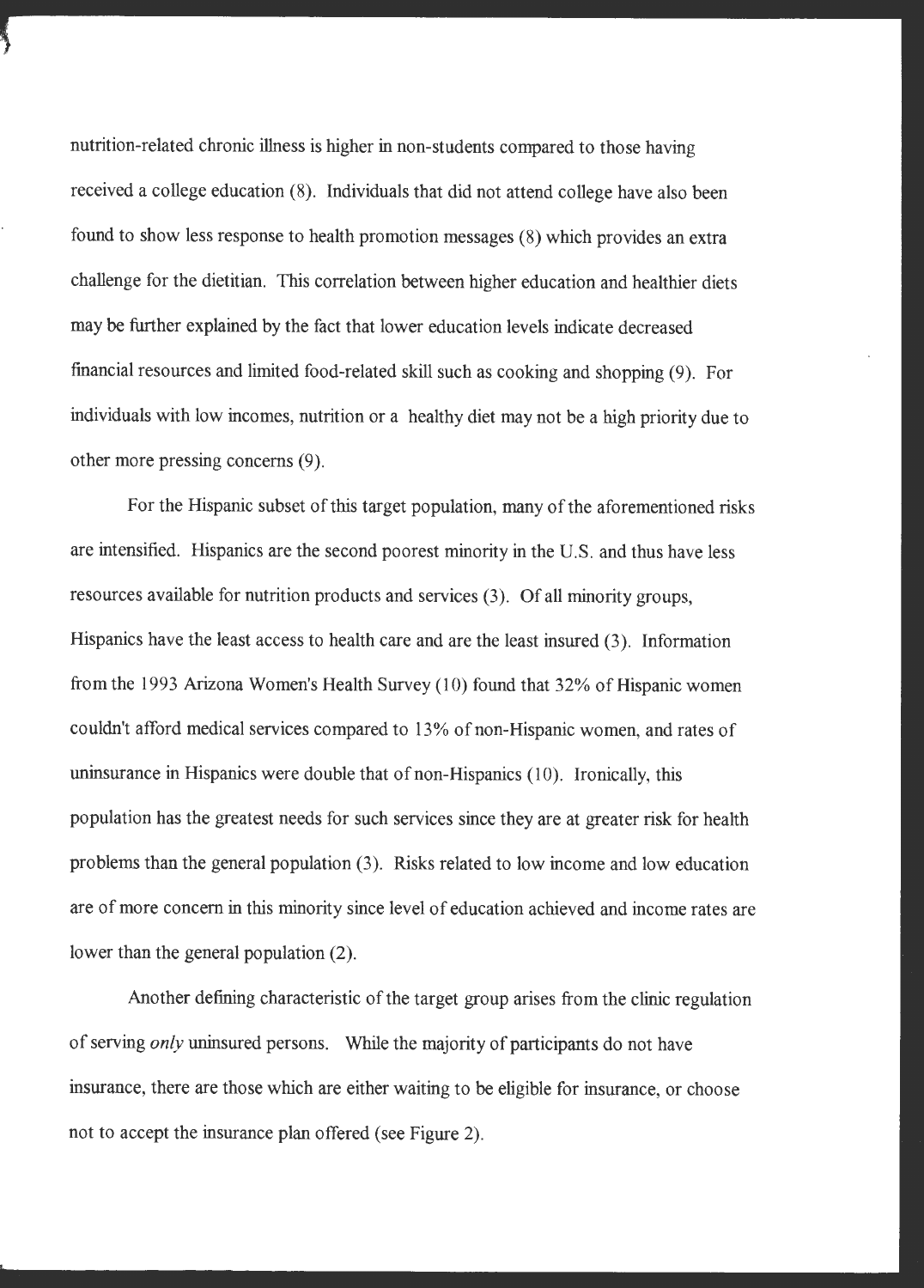#### **Figure 2. Insurance Status of Clinic Participants**



In cases where the individual is eligible but chooses not to accept insurance, they are seen that day only and are informed they will be unable to visit the clinic due to their eligible status. An uninsured status implies little or no contact with health professionals including dietitians. The brief visits of these individuals at the clinic provide a unique opportunity to increase nutrition awareness and answer any food or nutrition questions they might have.

### **CVCHC ACTION PLAN**

As mentioned earlier, something must stimulate the awareness of a problem within the community. Likewise, simply labeling the problems and needs of your community is merely the beginning. A community needs assessment must in turn serve as a catalyst of action to arrest the community problem and reverse its detrimental effects.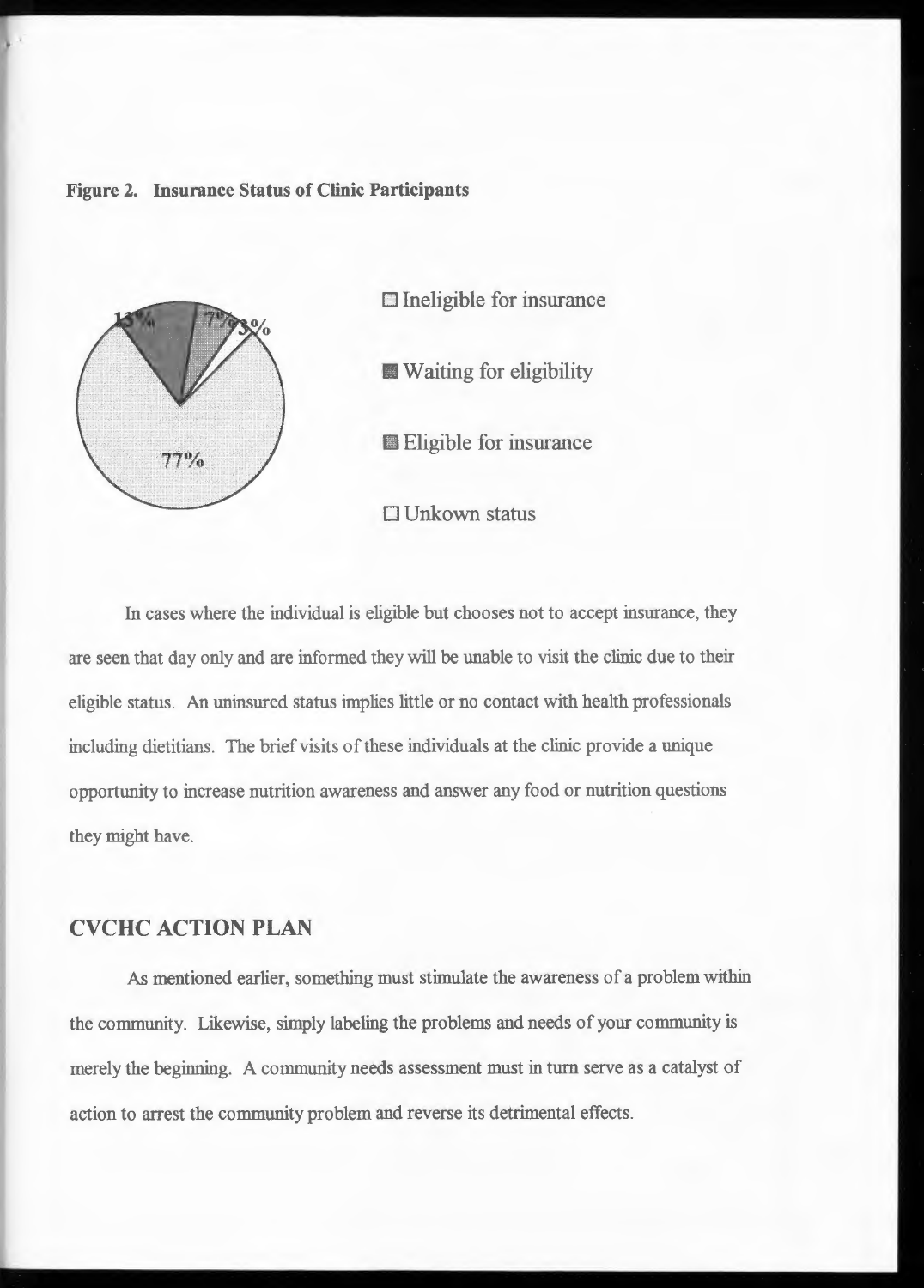Out of approximately 100 volunteers at the time of this assessment, there were no nutrition professionals contributing service (see Table 1).

| <b>Type of volunteer</b> | <b>Number participating at CVCHC</b> |
|--------------------------|--------------------------------------|
| Physicians               | 35                                   |
| Dentists                 | $10+$                                |
| <b>Nurses</b>            | $20 +$                               |
| Clerical:                | $27 +$                               |
| Interpreters             | 14                                   |
| <b>Clerks</b>            | $\overline{\tau}$                    |
| Receptionists            | 6                                    |
| <b>Total:</b>            | $92 +$                               |

**Table 1. Volunteer Profile of CVCHC** 

The obvious first step was to make a nutrition presence known and obvious at the clinic. After proper permission was obtained, junior dietetic students from USU began to provide nutrition education once each week at the clinic. The process has evolved from informal interviews in the waiting room, to the development of a screening tool in English and Spanish that is given to each patient to fill out when they sign-in. This questionnaire is constantly under revision as more input is gained from students and patients alike.

As part of their community nutrition experience, the dietetic students are also encouraged to formulate an education material to be used as a handout at the clinic. This facilitates the counseling sessions normally held with the patient in the waiting room or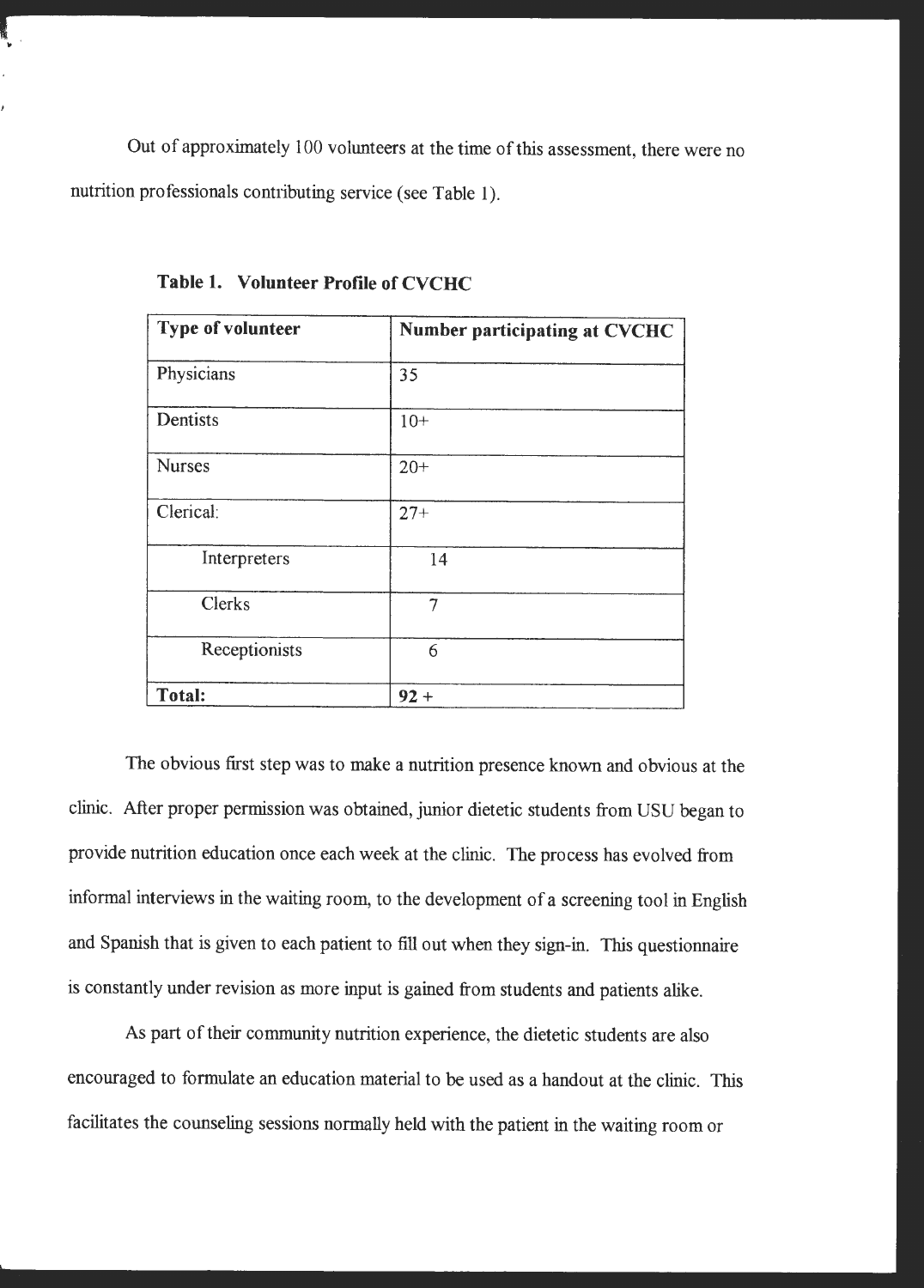exam room while waiting to see the doctor. The majority of information provided deals with the food guide pyramid, 5-a-day, feeding toddlers and teens, and weight loss. Many individuals enjoy learning more about food and their health and welcome the opportunity to speak with a nutritionist. Although the nutrition education program at the CVCHC has a long way to go and a lot of evolution ahead, it has provided benefits to the students as well as the clientele.

### **APPLICATIONS**

There is a great need to increase the availability and clarity of nutrition education to all individuals regardless of health, ethnic, or financial status. As the nation moves health care toward prevention, this need increases steadily. In addition, as our "melting po<sup>t</sup>" society becomes more diverse, the challenge of disseminating correct information to all sub-groups of the populous increases in importance. When community nutritionists take a proactive role in identifying the problems and assessing their communities, action will follow. It is imperative that every dietitian evaluate his/her role and influence in the community whether it be passive or proactive. In every area of the country, programs need to be proposed, implemented and continually evaluated. Dietitians are equal to the task of positively shaping this country's food and health choices. It is only through grassroots nutrition via community efforts nationwide, that effective health promotion and disease prevention will occur.